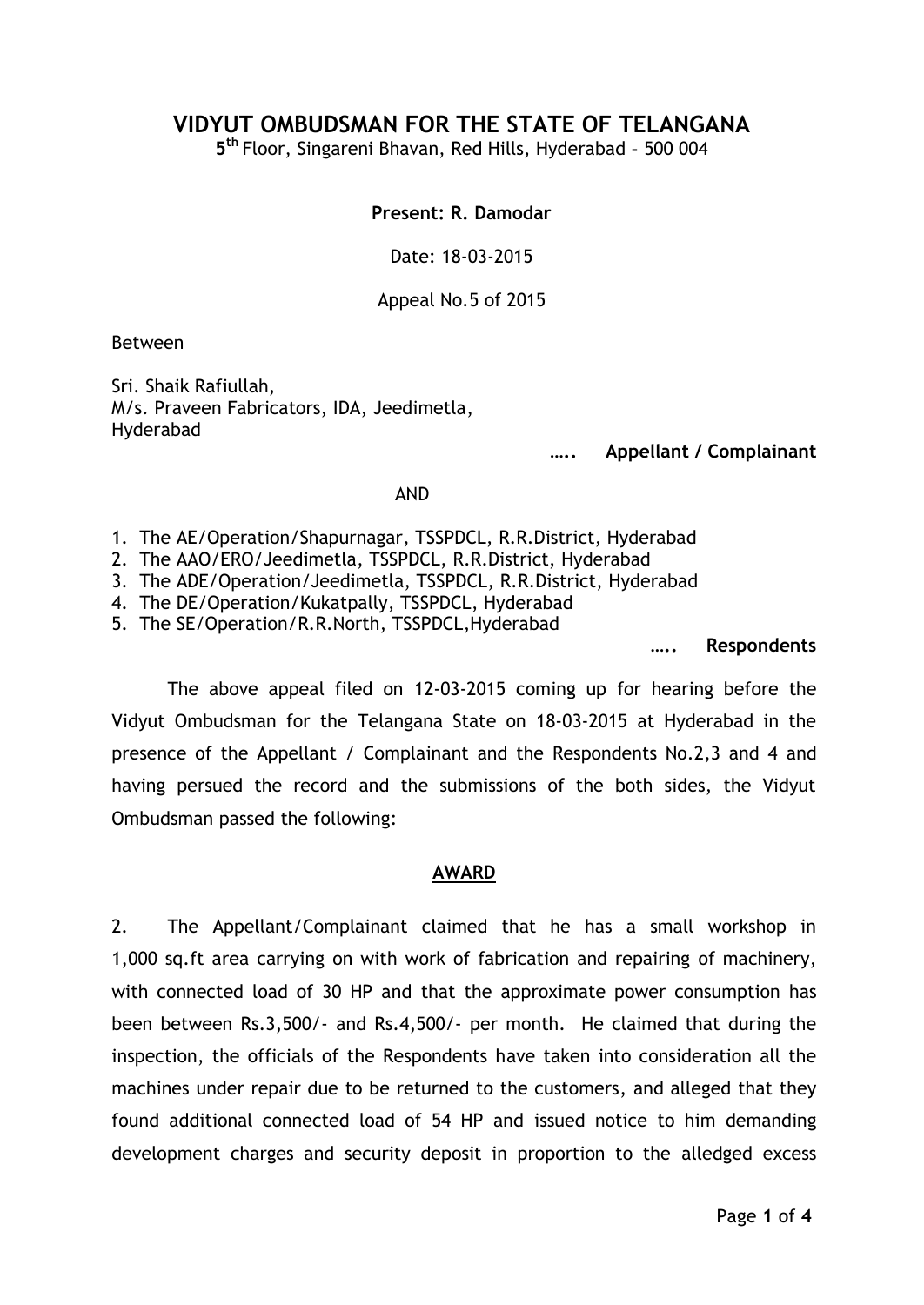connected load amounting to Rs.1,08,000/- (Rupees One Lakh and Eight Thousand only).

3. The Appellant/Complainant claimed that inspite of his efforts to pursuade the respondents to re-inspect the premises which proved to be futile was forced to pay 50% of the total assessed amount. He claimed that the respondents have included the balance assessed amount in the bill for the month of July, 2014. He sought the resolution of the dispute by the Consumer Grievances Redressal Forum (CGRF).

4. The CGRF registered the dispute as CG.No. 238/214, issued notice to the parties, heard them and disposed off the matter through the impugned order dated 22-09-2014, directing the respondents, (a) to conduct re-inspection, re-assess the load and issue revised notice and (b) to adjust the 50% of the development charges collected in the future bills.

5. Inspite of the afflux of time from 22-09-2014, when the Appellant/ Complainant failed to get any relief, he preferred the present appeal complaining that the Respondents have not re-inspected the service connection and have not complied with the orders of CGRF and that his grievance remained unaddressed so far.

6. On notice, the Appellant/Complainant and the Respondents No. 2 to 4 have appeared on 18-03-2015 and heard.

7. The first and foremost, the Respondents have conceded that ADE/Operation, Jeedimetla (R3) has re-inspected the service connection of the Appellant/ Complainant on 24-10-2014 at 11:30 AM and found 31.25 HP as against the contracted load of 30 HP. It came to light during the hearing that a copy of this reinspection in Form L.T was not furnished to the Appellant/ Complainant and he was under the impression that no re-inspection of his service connection took place. This situation has to be rectified. A copy of this re-inspection report has been furnished to the Appellant/Complainant.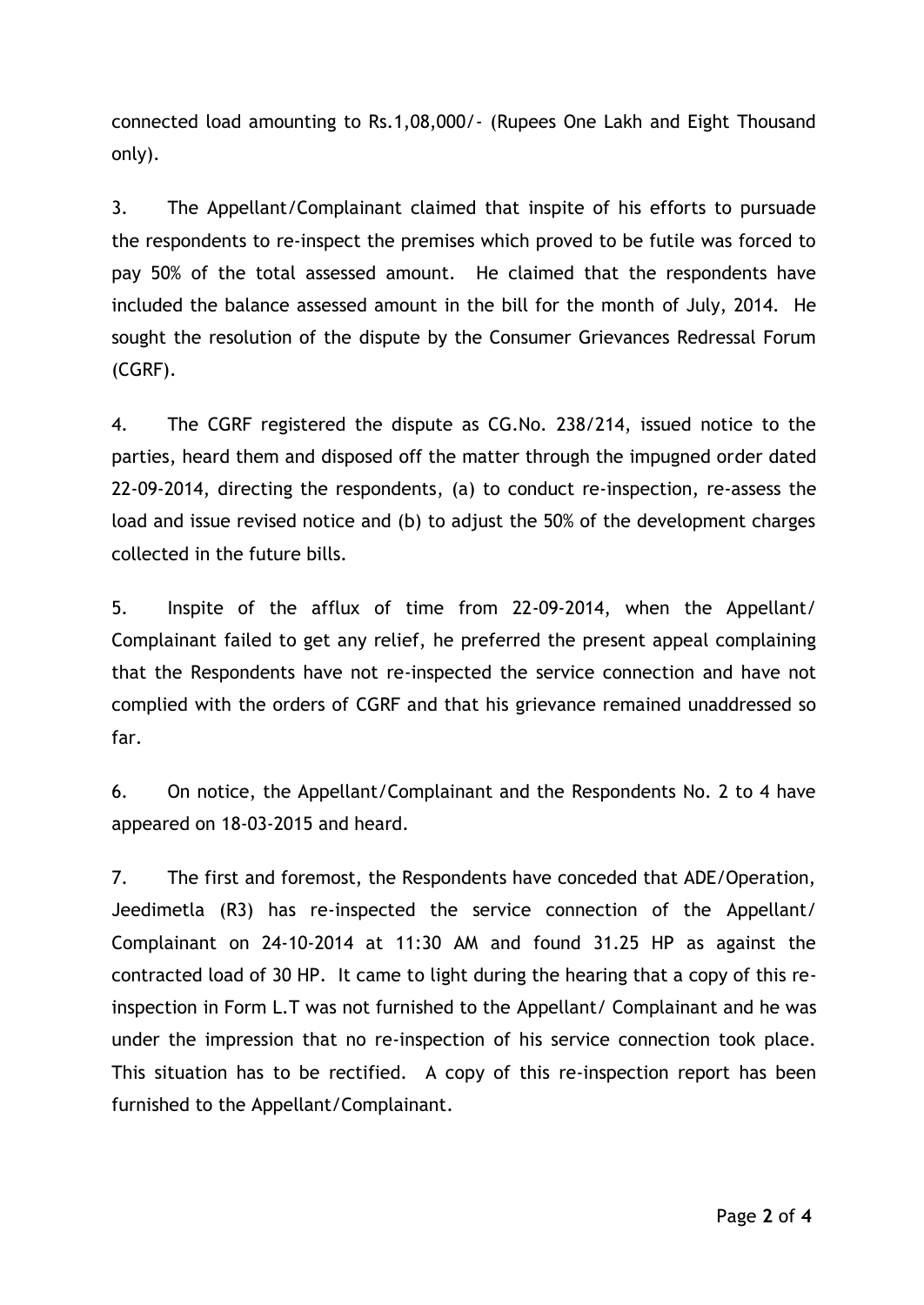8. The Respondent No. 3 has fairly conceded that a letter dated 27-10-2014 has been addressed by him to the Divisional Engineer/Operation, Kukatpally (R4) informing him that on re-inspection on 24-10-2014, the total connected load found was 31 HP as against the Contracted Load of 30 HP and the conencted load is within the sanctioned load and that the Appellant/Complainant paid Rs.54,000/- (Rupees Fifty Four thousand only) out of the total demanded amount of Rs.1,08,000/- (Rupees One Lakh and Eight Thousand only) with a suggestion that if the load is within the sanctioned limit, the amount paid as per demand has to be adjusted in the future C.C. bills. If such is the case, there should not be any dipsute.

9. The Respondents alledged that the demand for re-inspection was made on the provisional note issued on 02-02-2011 and by that date, there was no provision for re-inspection at the instance of the Appellant/Complainant. They admit that by way of an amendment dated 07-03-2012 to the terms 12.3.3.1 of General Terms & Conditions of Supply (GTCS) w.e.f 01-04-2012, re-inspection of the service connection was permitted to enable the consumer to carryout modifications etc., to comply with the statutory requirements and that they have not given this facility to the Appellant/Complainant, as the amendment dated 07-03-2012 was subsequent to the demand notice dated 02-02-2011. This assumption of the Respondents is not tenable. When the benefit of re-inspection is given by the Amendment to the terms 12.3.3.1 of General Terms & Conditions of Supply (GTCS) effective from 01-04-2012, it does not mean that subsequent to 01-04-2012 benefit of re-inspection in old cases cannot be given. The understanding to the contrary is not sustainable.

10. Further the Respondent No. 3 have correctly re-inspected the service connection on 24-10-2014 and communicated the inspection report to the Divisional Engineer/Operation finding no breach of contracted load by the date of reinspection. He ought not to have insisted on payment of 50% of the balance Development and Security Deposit relating to the alledged discovery of additional connected load of 54 HP in the inspection of ADE/DPE on 02-02-2011.